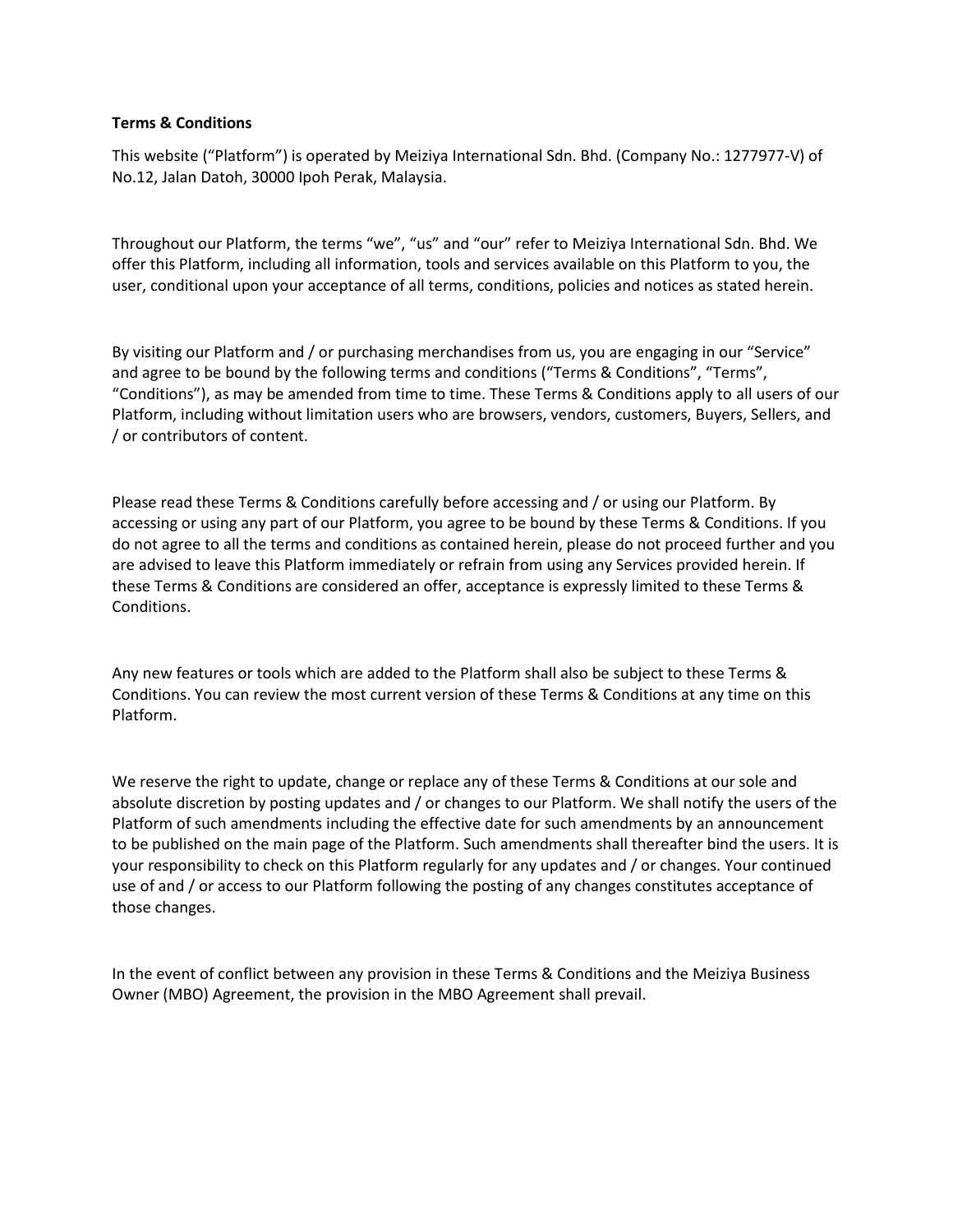# **1. MEIZIYA PLATFORM TERMS**

1.1 By agreeing to these Terms & Conditions, you represent that you are an adult of at least the age 18 years capable of entering into contract and that you have given us your consent to allow any of your minor dependents to use this Platform. You are hereby granted a non-transferable and revocable license to use our Platform, in accordance to the Terms & Conditions described herein, for the purpose of online shopping for products sold in our Platform.

1.2 You may not use our products for any illegal or unauthorized purpose nor may you, in the use of the Service, violate any laws in your jurisdiction (including but not limited to copyright laws).

1.3 We have the right to unilaterally and immediately terminate the license granted for the use of the Service upon you breaches any provision of the Terms & Conditions and fails to remedy the same within fourteen (14) days from being so notified.

1.4 Contents provided on this Platform is solely for informational purposes only. Product representations expressed on this Platform are those of the Seller(s)' and are not made by Meiziya. Feedbacks and opinions expressed are those of the persons posting such content and does not reflect our stand or opinions.

# **2. GENERAL CONDITIONS**

2.1 We reserve the right to refuse Service to anyone for any reasons whatsoever at any time at our sole and absolute discretion.

2.2 You understand that your information given (not including credit card information), may be transferred unencrypted and involve (a) transmissions over various networks; and (b) changes to conform and adapt to technical requirements of the connecting networks or devices. Credit card information is always encrypted during transfer over networks.

2.3 You agree not to reproduce, duplicate, copy, sell, resell or exploit any portion of the Service, use of the Service, or access to the Service or any contact on our Platform through which the Service is provided, without express written permission by us.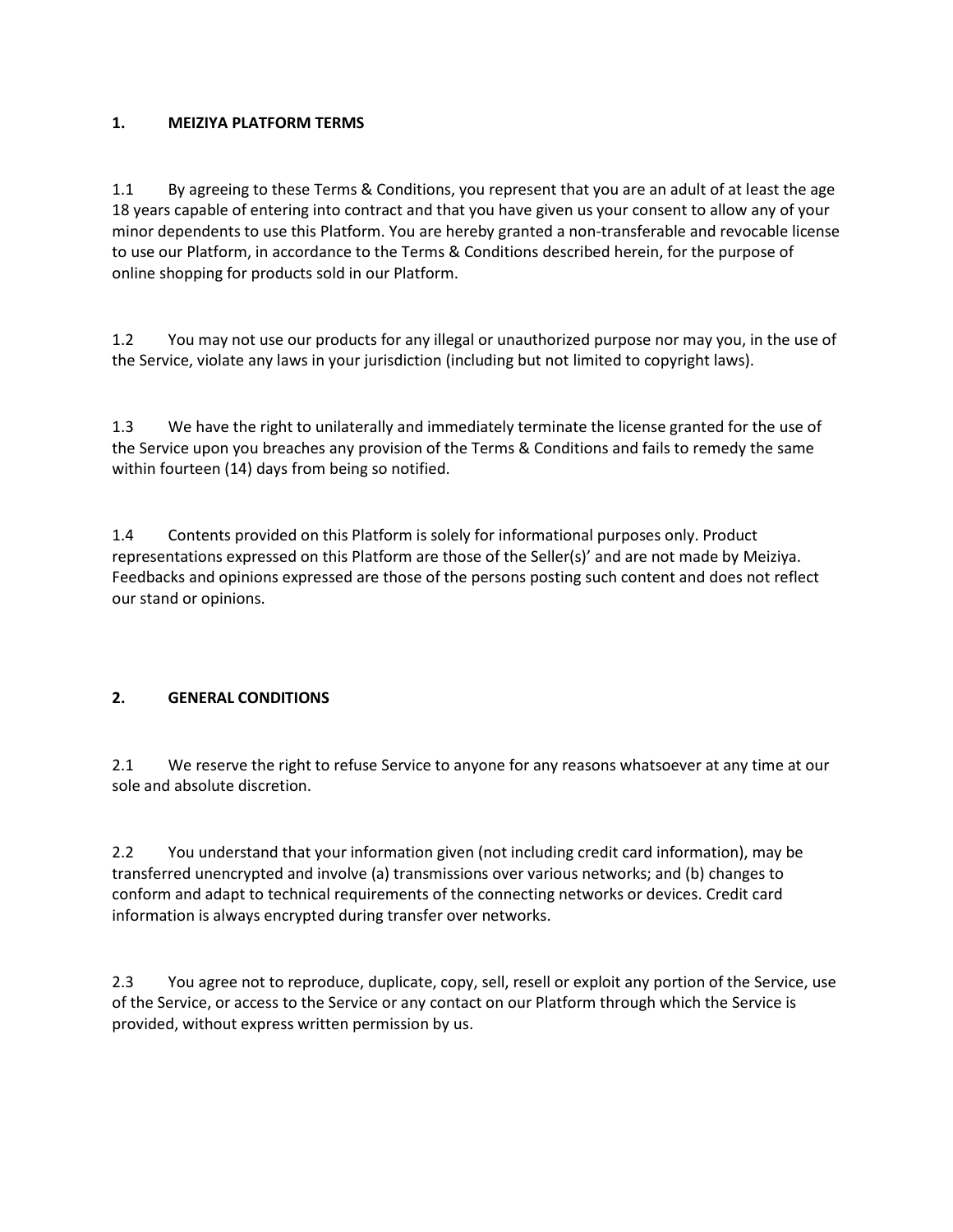2.4 The headings used in this Terms & Conditions are included for convenience only and will not limit or otherwise affect the interpretation of these Terms & Conditions.

# **3. ACCURACY, COMPLETENESS & TIMELINESS OF INFORMATION**

3.1 We shall not be held responsible whatsoever if any information made available on this Platform is not accurate, complete nor current. The materials provided on this Platform is provided for general information only and should not be relied upon or used as the sole basis for making decisions without consulting primary, more accurate, more complete or more timely sources of information. Any reliance upon the information and materials provided herein this Platform is solely and absolutely at your own risk. Any typographical clerical or other error or omission in any acceptance, invoice, contents or other document on our part will be subject to correction without any liability to us.

3.2 This Platform may contain certain historical information. Historical information may not be current and is provided for your reference only.

# **4. MODIFICATIONS TO THE SERVICE**

4.1 We reserve the right at any time to modify or discontinue the Service (or any part or contents thereof) at any time without any prior notice whatsoever.

4.2 We shall not be liable to you or to any third party for any modification, price change, suspension or discontinuance of the Service.

# **5. PRODUCTS OR SERVICES**

### 5.1 Definitions

Unless otherwise provided, capitalized words in these Terms & Conditions shall have the same meaning as specified in the MBO Agreement.

"Meiziya", refers to Meiziya selling merchandises, consumer goods and products listed on our Platform.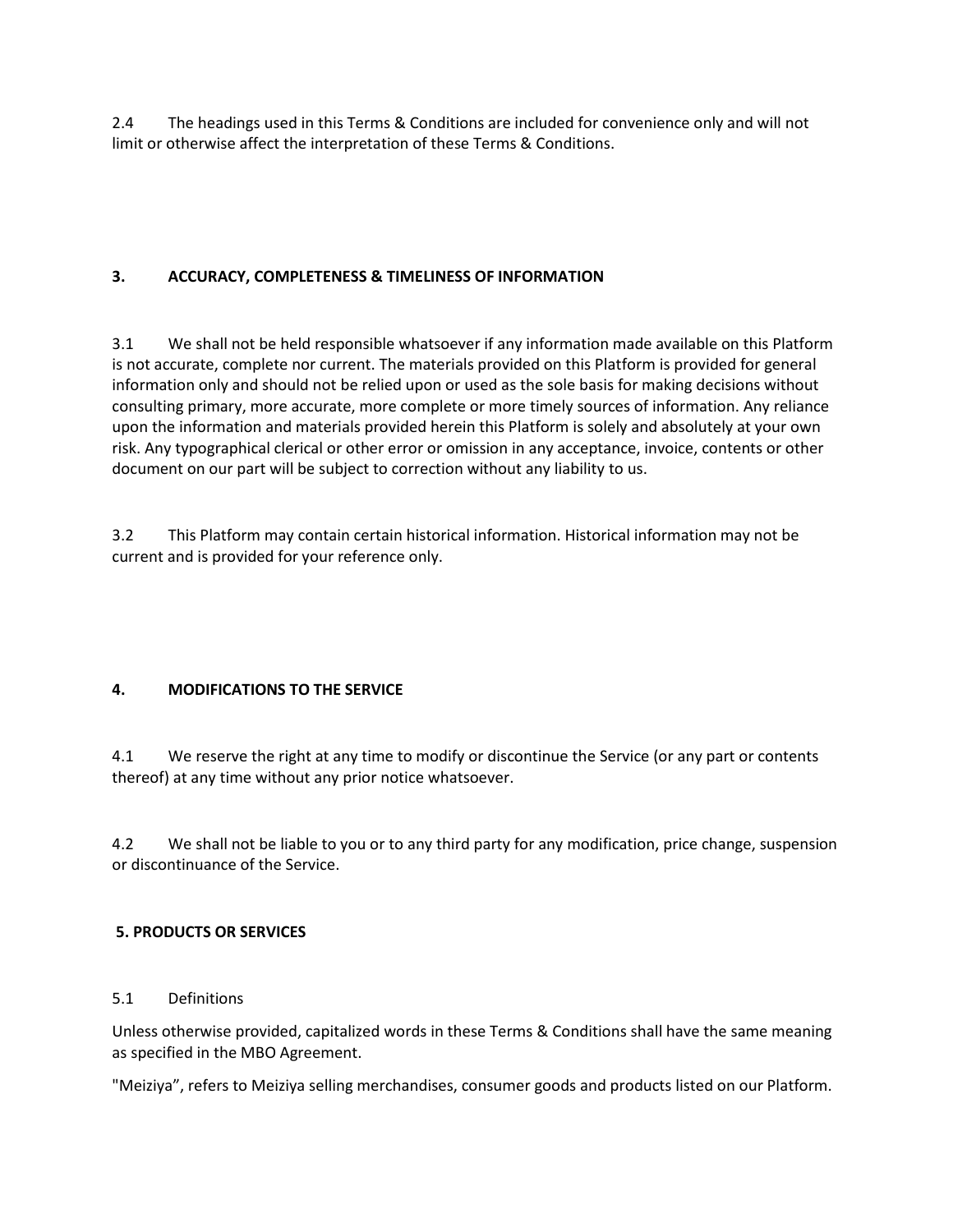"Facility", refers to any of the facilities offered by us to you through our Platform or any other form of communication and encompasses, among others, enabling users to find Products available for sale by Meiziya on our Platform, to find coupons and promotions that can be redeemed on our Platform and to view Meiziya advertisements on our Platform. Our Facility can be provided to you through our Platform, through electronic and other modes of communication and by any applications provided by us.

"Products" shall refer to the consumer goods and products which are listed on our Platform and made available for sale by an identified MBO(s) or Meiziya on our Platform.

"User", "you" or "Buyer", refers to any individual who visits or uses our Platform and includes customers, buyers and purchasers.

### 5.2 Use

You must register on the Platform to use the Platform and the Services.

5.3 Viewing and Purchase of Products or Services

5.3.1 In the course of your use of this Platform, you may identify Products which you wish to view further or purchase. By clicking on these Products, you will be directed to the relevant page on which that Product is available for sale.

5.3.2 You hereby acknowledge that any transaction or purchase which you conclude with MBO(s) or Meiziya shall be between you and Meiziya.

5.3.3 We reserve the right to change, modify or delete any information relating to the Products, Meiziya or otherwise and to cease providing any part of the Facility at any time without any prior notice whatsoever.

5.3.4 We do not guarantee that our Platform or Facility will be free of errors, omissions and faults though we will use our best endeavors to ensure reasonable measures to maintain accuracy of all data presented.

5.3.5 Specifically, we do not guarantee that the Products, coupons and promotions of Meiziya are at all times up-to-date. We advise you to check thoroughly prior to making any purchases with the MBO(s) or Meiziya.

5.3.6 The contents displayed on our Platform is provided without any guarantees, conditions or warranties as to its accuracy. Unless expressly stated to the contrary and to the fullest extent permitted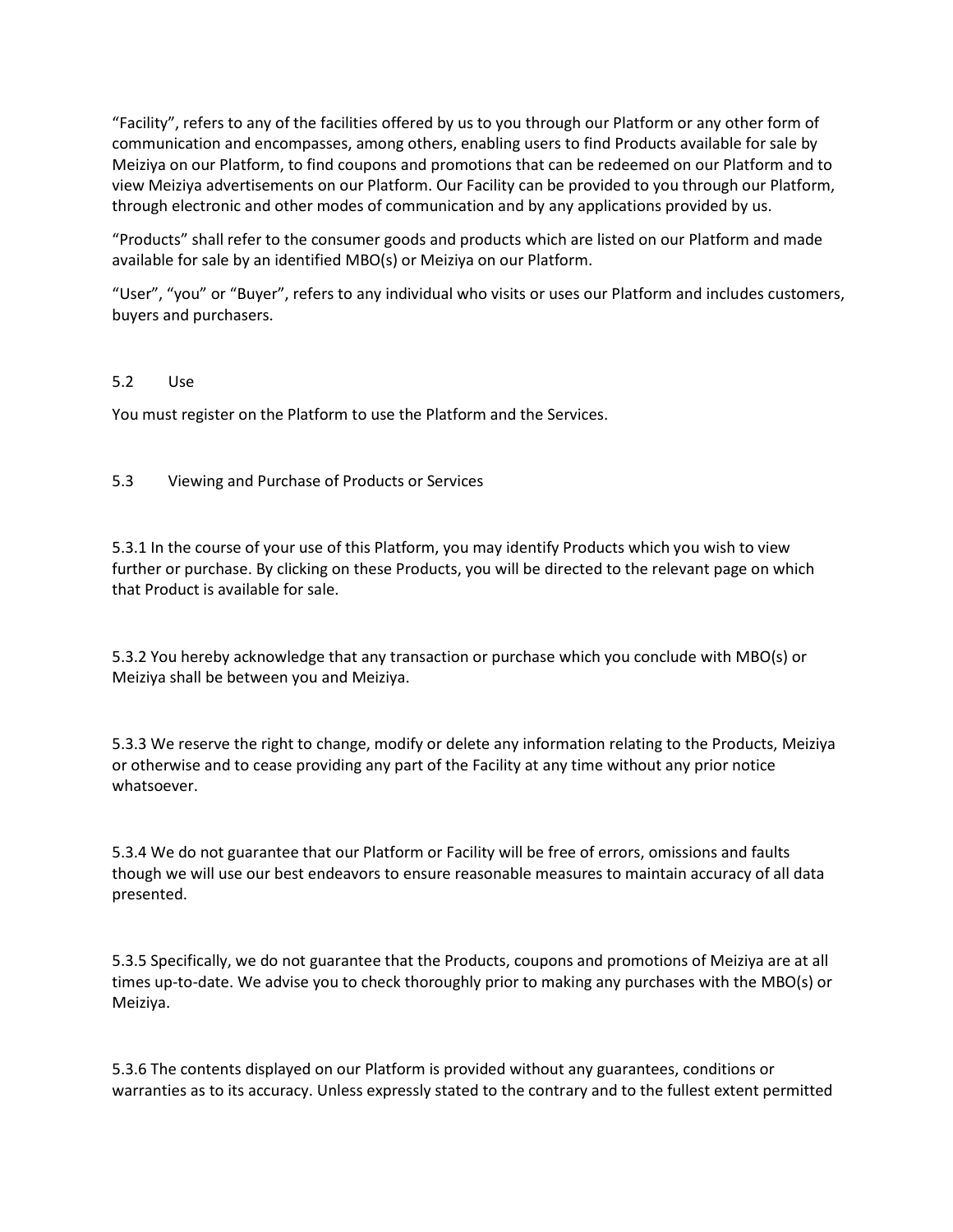by law, the Seller(s), content providers, advertisers and we hereby expressly exclude all conditions, warranties and other terms which might otherwise be implied by statute, common law or the law of equity and shall not be liable for any damages whatsoever, including but without limitation to any direct, indirect, special, consequential, punitive or incidental damages, or damages for loss of use, profits, data or other intangibles, damage to goodwill or reputation, or the cost of procurement of substitute goods and services, arising out of or related to the use, inability to use, performance or failures of this Platform and any materials posted thereon, irrespective of whether such damages were foreseeable or arise in contract, tort, equity, restitution, by statute, at common law or otherwise.

5.3.7 We have made every effort to display as accurately as possible the colours and images of Meiziya products that appear in the store / our Platform. We cannot guarantee that your computer's display of any colour will be accurate. We reserve the right, but are not obligated, to limit the sales of the Meiziya products or services to any person, geographic region or jurisdiction. We may exercise this right on a case-by-case basis. We reserve the right to limit the quantities of any Products offered by Meiziya. All descriptions of Products or Products' pricing are subject to change at any time without prior notice, at our sole and absolute discretion. We reserve the right to discontinue any line of Products at any time. Any offer for any Products or services made on this Platform is void if the Products are prohibited. We do not warrant that the quality of any products, services, information, or other materials purchased or obtained by you will meet your expectations, or that any errors in the Service will be corrected.

# **6. ORDER ACCEPTANCE, ACCURACY OF BILLING & ACCOUNT INFORMATION**

6.1 Please note that there are cases when an order cannot be processed for various reasons. We reserve the right to refuse any orders you place with us. We may, in our sole and absolute discretion, limit, prohibit or cancel quantities purchased per person or per order and / or reserve the right to refuse or cancel any order for any reason at any given time. These restrictions may include orders placed by or under the same customers' account, the same credit card, and / or orders that use the same billing and / or shipping address. You may be asked to provide additional verifications or information, including but not limited to phone number and address, before we accept the order. In the event that we make a change to or cancel an order, we may attempt to notify you by contacting the e-mail and / or billing address / phone number provided at the time the order was made and / or information available in our records.

6.2 You agree to provide current, complete and accurate purchase and account information for all purchases made at our store / Platform. You agree to promptly update your account and other information, including your email address and credit card numbers and expiration dates, so that we can complete your transactions and contact you as needed.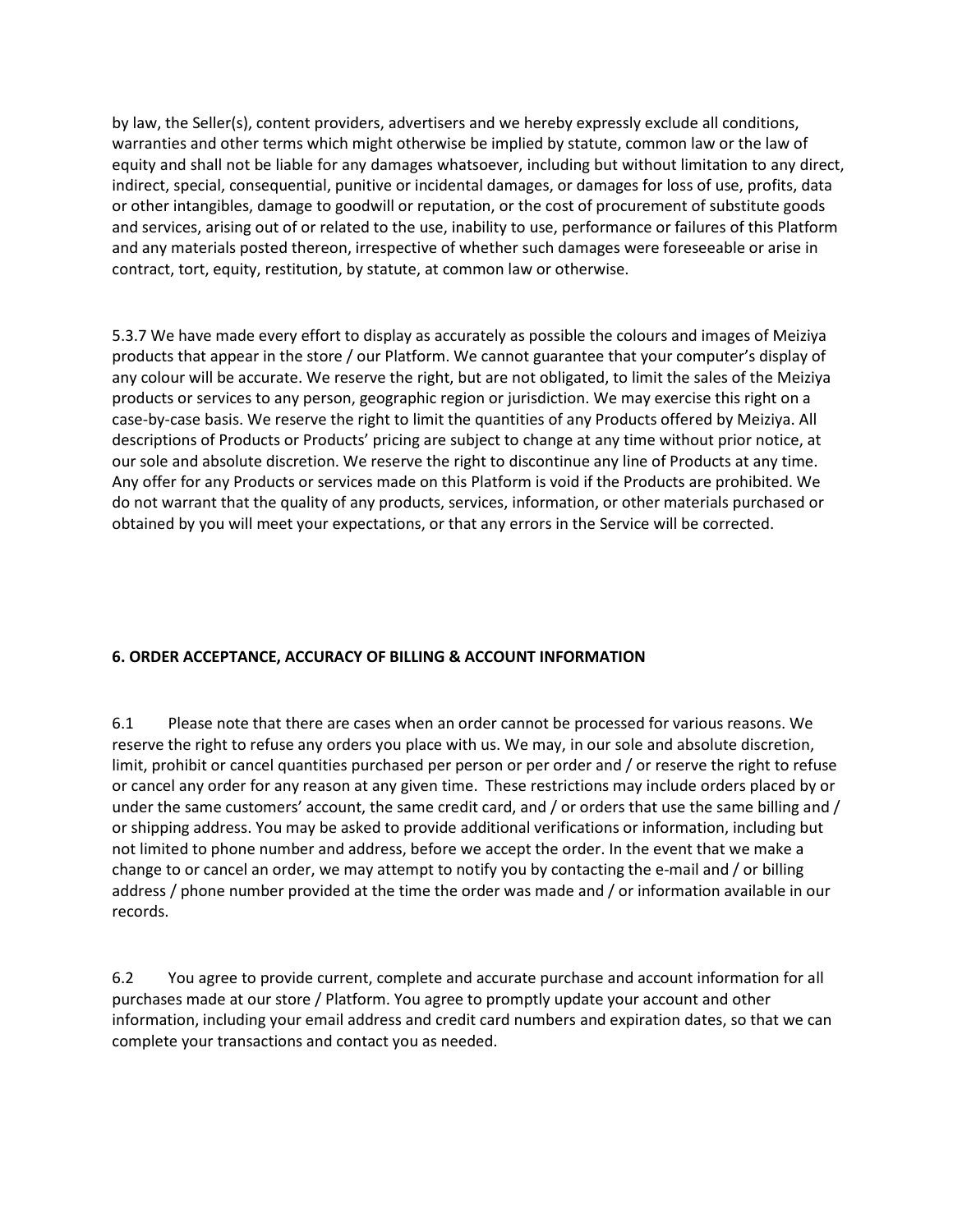# **7. PRICING, PACKAGING CHARGES, DELIVERY CHARGES & GOODS & SERVICES TAX (GST) OF 6%**

7.1 Prices of our Products are subject to change without prior notice.

7.2 The price of the Products shall be the price stated in our Platform at the time which the customer makes its offer to purchase. The price excludes the cost of packaging and delivery charges. The customer shall be liable to pay the charges in addition to the price where applicable.

7.3 Prices of Products and services specified on the Platform will include value added tax or similar tax where applicable.

# **8. TERMS OF PAYMENT**

8.1 The Buyers shall be entitled to make payment for the Goods pursuant to the various payment methods set out in our Platform.

8.2 In addition to any additional terms and conditions contained in our Platform, the following terms shall also apply to the following types of payment:

### 8.2.1 Credit Card

Credit Card payment option is available for all Buyers. We accept all Visa and MasterCard and is 3D Secure (Verified by Visa and MasterCard Secure) enabled. All your credit card information is protected by means of industry-leading encryption standards. Please take note that additional charges may be incurred. Kindly check with your card service provider.

### 8.2.2 Debit Cards

We accept all Visa and MasterCard debit cards where subject to bank availability. All debit card numbers shall be protected by means of industry-leading encryption standards.

8.2.3 Online Banking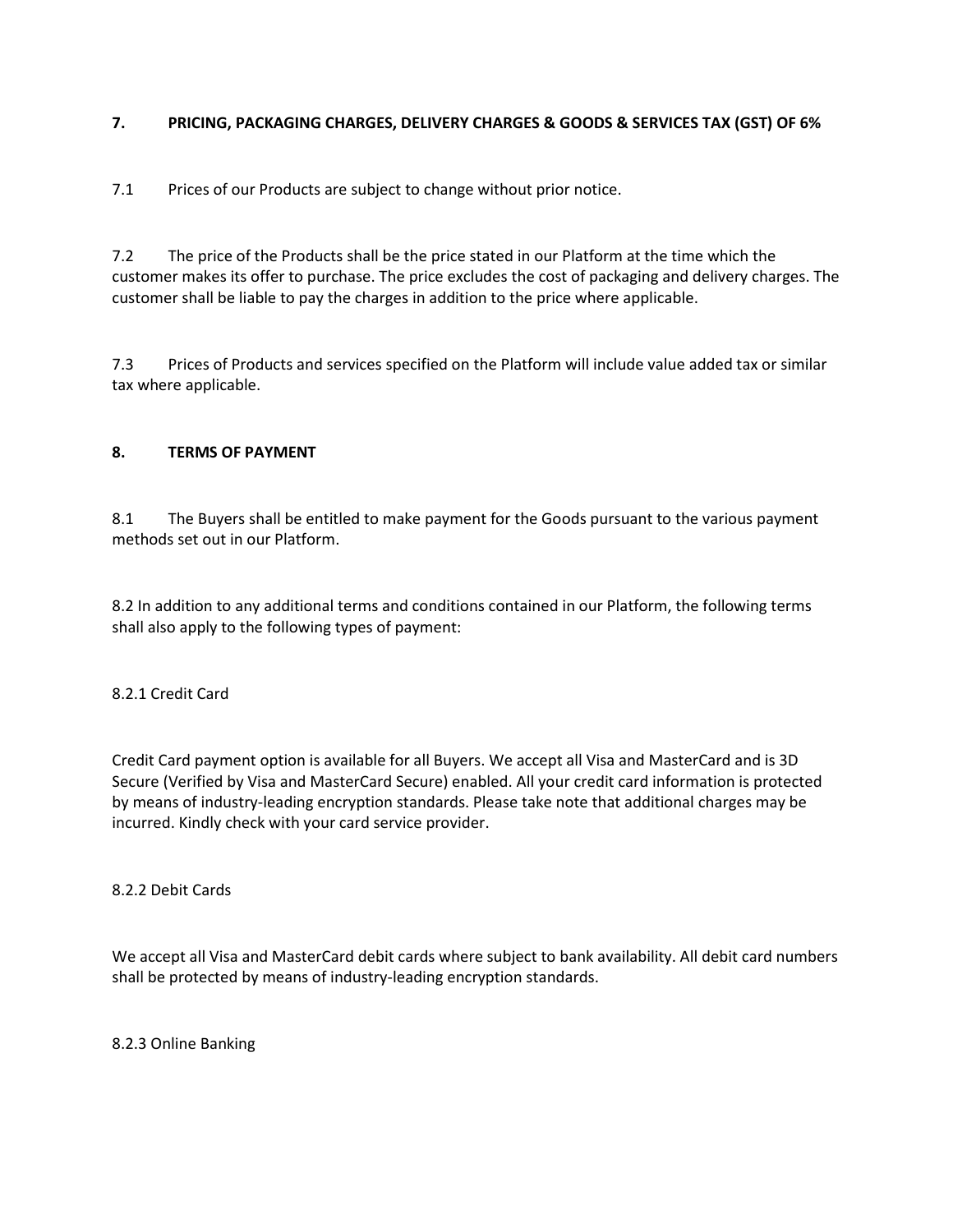By choosing this payment method, the Buyer shall transfer the payment for the Products to our account for the total amount of the Buyer's purchase (including any applicable taxes, fees, packaging, delivery and shipping costs). The transaction must be payable in the currency displayed on Platform. We, in our sole and absolute discretion, may refuse this payment option service to anyone or any user without notice for any reasons whatsoever at any time.

# **9. DELIVERY**

9.1 The Products will be delivered by or on behalf of the Seller to the Buyer or such address as may be provided by the Buyer within the applicable lead times for Order fulfilment as specified in the Platform.

9.2 The delivery service and other services relating to delivery of Products may be provided by us in association with third party service providers.

9.3 The time for delivery / performance shall not be of the essence and we shall not be liable for any delay in delivery or performance howsoever caused.

### **10. RISK & PROPERTY OF THE GOODS**

- 10.1 Upon delivery of the Products to the Buyer:
- (a) the Buyer shall sign on the confirmation of receipt of Products ("Confirmation of Receipt"); and
- (b) the risk of loss or damage to the Products will be passed from Meiziya to the Buyer; and

(c) subject to our terms and conditions on cancellation, refund and replacement, the legal ownership will be passed from Meiziya to the Buyer.

10.2 We shall be entitled to initiate such appropriate legal action for the recovery of any monies due and owing to us. In which event, the Buyer shall be liable to indemnify us against all loss, damages, costs, expenses and legal fees incurred in connection with the assertion and enforcement of our rights under this condition.

### **11. TRADEMARKS & COPYRIGHTS**

All intellectual property rights, whether registered or unregistered, in our Platform, information content on our Platform and all our Platform design, including, but not limited to, text, graphics, software, photos, video, music, sound, and their selection and arrangement, and all software compilations, underlying source code and software shall remain our property. The entire contents of our Platform also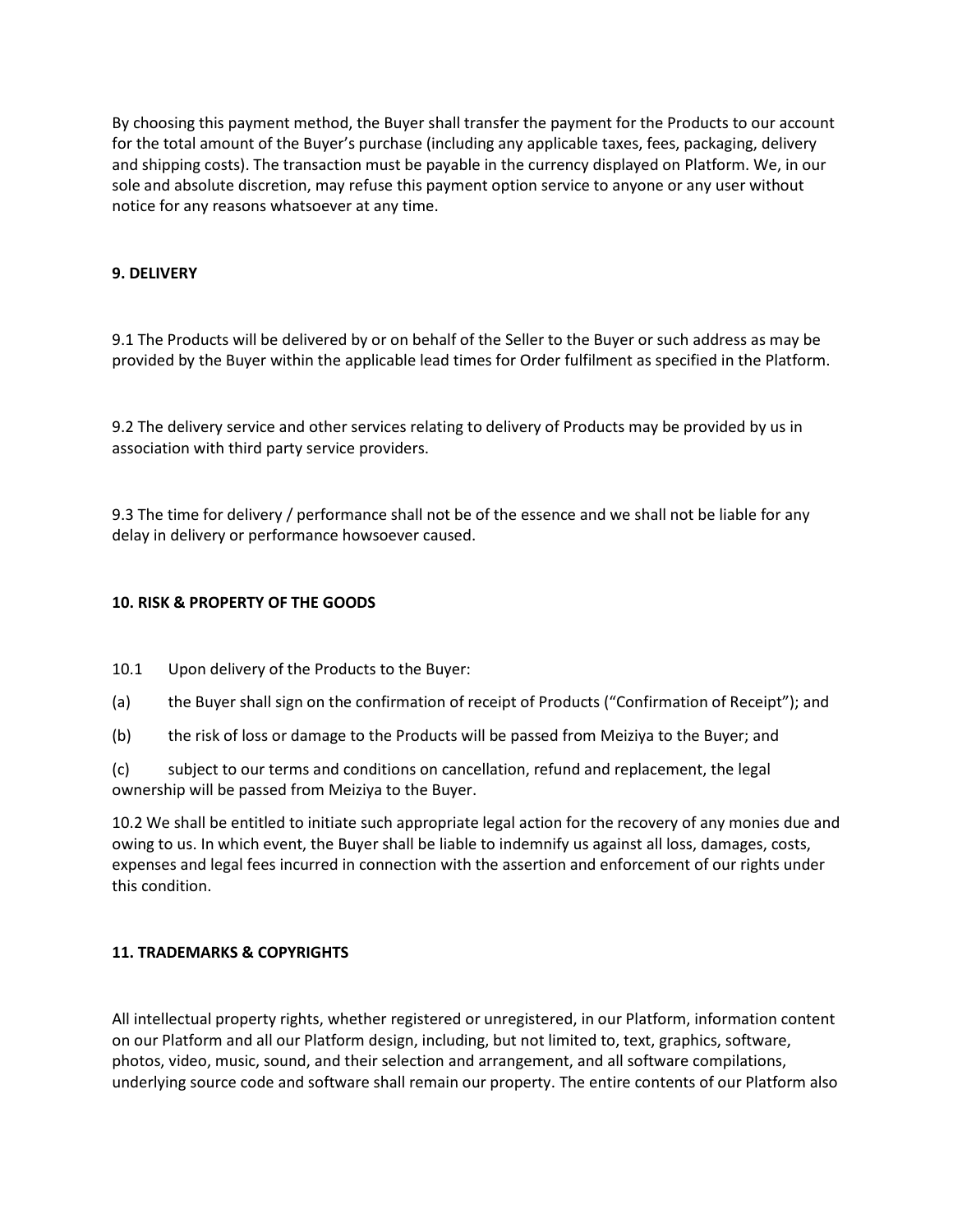are protected by copyright under Malaysian copyright laws and international conventions. All rights are reserved.

# **12. OPTIONAL FUNCTIONS**

12.1 We may provide you with access to third party tools over which we will neither monitor nor have any control over or input.

12.2 You acknowledge and agree that we provide access to such tools "as is" and "as available" without any warranties, representations or conditions of any kind and without any endorsement. We shall have no liability whatsoever arising from or relating to your use of optional third-party tools.

12.3 Any use by you of optional tools offered through our Platform is entirely at your own risk and discretion and you should ensure that you are familiar with and approve of the terms on which tools are provided by the relevant third-party provider(s).

12.4 We may also, in the future, offer new services and / or features through our Platform (including, the release of new tools and resources). Such new features and / or services shall also be subject to these Terms & Conditions.

### **13. THIRD PARTY LINKS**

13.1 Certain content, products and services available via our Service may include materials from third parties.

13.2 Third party links on this Platform may direct you to third party Platforms that are not affiliated with us. Any link found on the Platform is provided for your convenience to access to further information. It does not signify that we endorse the contents thereof and we have no responsibility and shall not be liable for the content of external links. We are not responsible for examining or evaluating the contents nor accuracy of these third-party Platforms and we do not warrant and will not have any liability or responsibility for any third-party materials or Platforms accessed by you or for any other materials, products, or services of third parties.

13.3 We are not liable for any harm or damages related to the purchase or use of goods, services, resources, content, or any other transactions made in connection with any third-party Platforms. Please review carefully the third party's policies and practices and make sure you understand them before you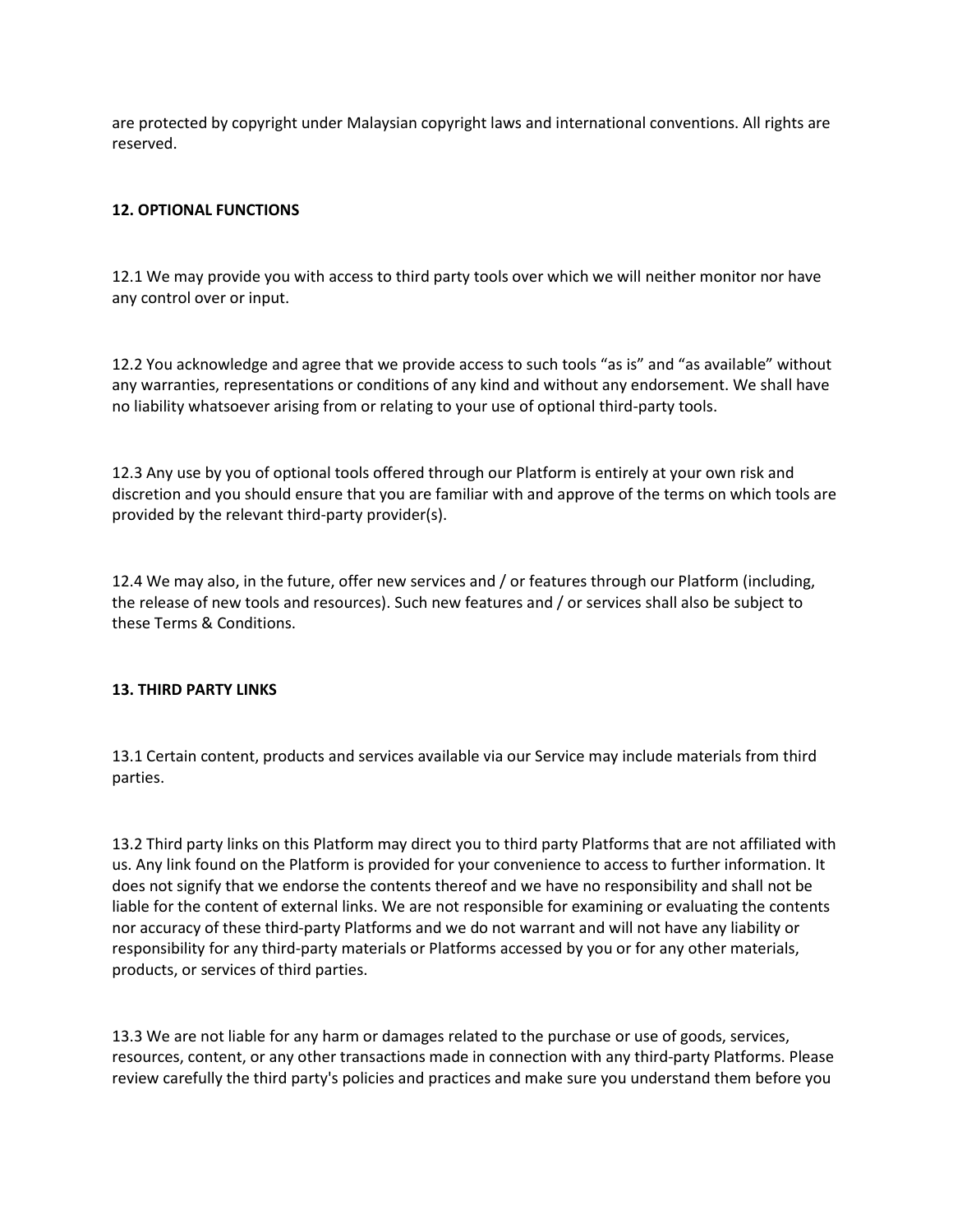engage in any transaction. Complaints, claims, concerns or questions regarding third party products should be directed to the third party directly.

# **14. USER COMMENTS, FEEDBACK & OTHER SUBMISSIONS**

14.1 If, at our request, you send certain specific submissions (for example contest entries) or without a request from us, you send creative ideas, suggestions, proposals, plans, or other materials, whether online, by email, by postal mail or otherwise (collectively referred to as "comments"), you agree that we may, at any time, without restriction, edit, copy, publish, distribute, translate and otherwise use in any medium any comments that you forward to us. We are and shall be under no obligation (1) to maintain any comments in confidence; (2) to pay any fees, charges and / or compensation for any comments; or (3) to respond to any comments.

14.2 We may, but have no obligation to, monitor, edit or remove contents that we determine in our sole and absolute discretion to be unlawful, offensive, threatening, libelous, defamatory, pornographic, obscene or otherwise objectionable or violates any party's intellectual property rights or these Terms & Conditions.

14.3 You agree and irrevocably undertake to ensure that your comments will not violate any right of any third party, including copyright, trademark, privacy, personality or other personal or proprietary right. You further agree that your comments will not contain libelous or otherwise unlawful, abusive or obscene material or contain any computer virus or other malware that could in any way affect the operation of the Service or any related Platform. You may not use a false e-mail address, pretend to be someone other than yourself or otherwise mislead us or third parties as to the origin of any comments. You are solely responsible for any comments you make and their accuracy. We take no responsibility and assume no liability for any comments posted by you or any third party(ies).

#### **15. PERSONAL INFORMATION**

15.1 Your submission of personal information through our Platform / store is governed by our Privacy Policy. For more details, please view our Privacy Policy. You agree to provide accurate and current information about yourself and to promptly update such information if there are any changes.

15.2 Every user of our Platform is solely responsible for keeping passwords and other account identifiers safe and secure. The account owner is entirely responsible for all activities that occur under such password or account. Furthermore, you must notify us of any unauthorized use of your password or account. Our Platform shall not be responsible or liable, directly or indirectly, in any way for any loss or damage of any kind incurred as a result of or in connection with, your failure to comply with this section.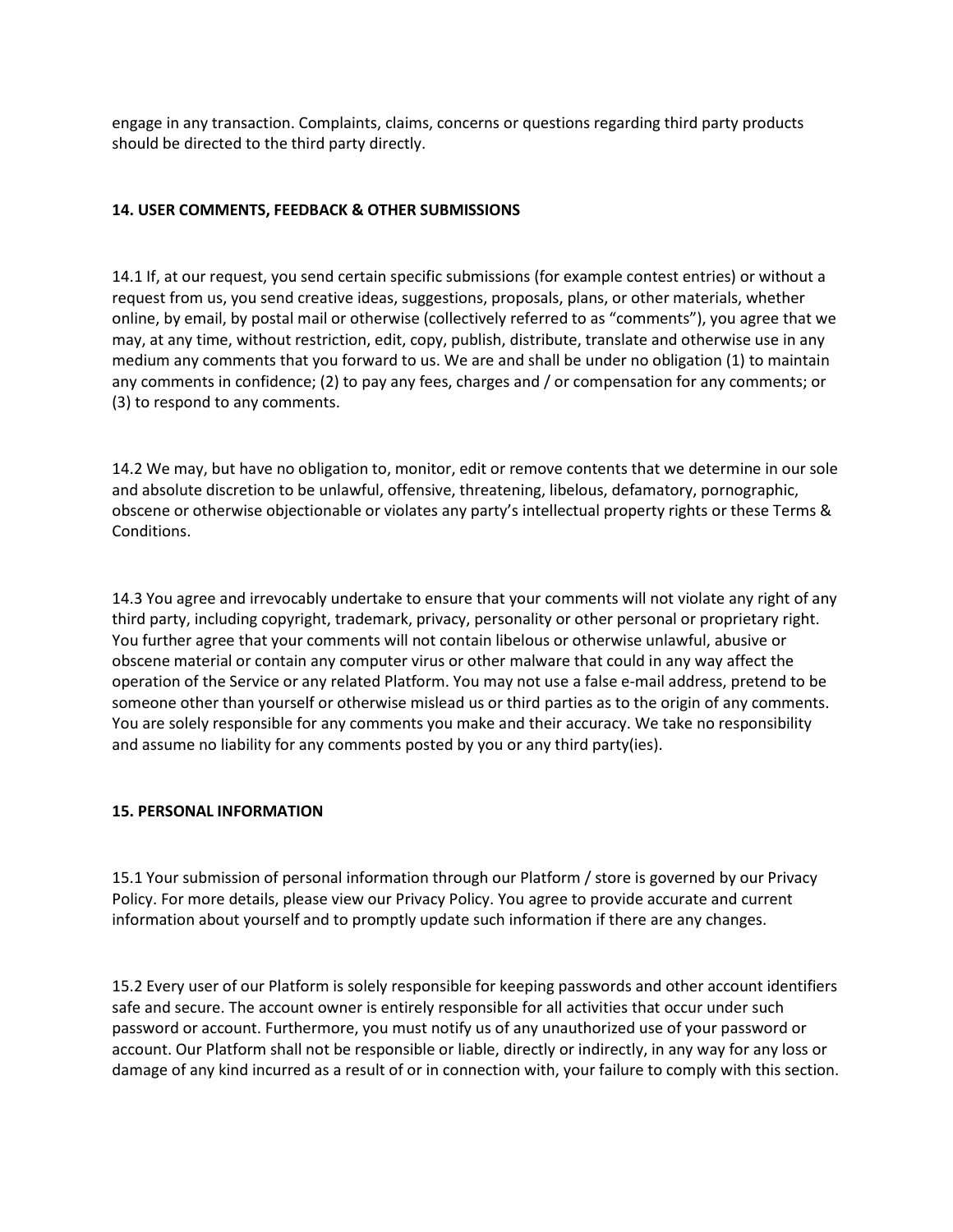#### **16. ERRORS, INACCURACIES AND OMISSIONS**

We are determined to provide the most accurate pricing information on our Platform to our users. However, errors may still occur, occasionally there may be information on our Platform or in the Service that contains typographical errors, inaccuracies or omissions that may relate to product descriptions, pricing, promotions, offers, product packaging / delivery / shipping charges, transit times and availability or typographical errors arising from and through electronic transmission / documents such as quotations, invoice or receipt, credit note, debit note or any other documents. As such, we reserve the right to correct any errors, inaccuracies or omissions and to change or update information or cancel orders if any information in the Service or on any related Platform is inaccurate, at any time without prior notice (including after you have submitted your order) WITHOUT any liability whatsoever on our part. In the event that an item is mispriced, we may, at our own discretion, either contact you for instructions or cancel your order and notify you of such cancellation. We shall have the right to refuse or cancel any such orders whether or not the order has been confirmed and your credit card or bank account has been charged.

#### **17. PROHIBITED USES**

In addition to other prohibitions as set forth in the Terms & Conditions herein, you are prohibited from using our Platform or its content: (a) for any unlawful purpose; (b) to solicit others to perform or participate in any unlawful acts; (c) to violate any international, federal, provincial or state regulations, rules, laws, or local ordinances; (d) to infringe upon or violate our intellectual property rights or the intellectual property rights of others; (e) to harass, abuse, insult, harm, defame, slander, disparage, intimidate, or discriminate based on gender, sexual orientation, religion, ethnicity, race, age, national origin, or disability; (f) to submit false or misleading information; (g) to upload or transmit viruses or any other type of malicious code that will or may be used in any way that will affect the functionality or operation of the Service or of any related Platform, other Platforms, or the Internet; (h) to collect or track the personal information of others; (i) to spam, phish, pharm, pretext, spider, crawl, or scrape; (j) for any obscene or immoral purpose; or (k) to interfere with or circumvent the security features of the Service or any related Platform, other Platforms, or the Internet. We reserve the right to terminate your use of the Service or any related Platform for violating any of the prohibited uses.

### **18. DISCLAIMER OF WARRANTIES, LIMITATION OF LIABILITY & RETURN POLICY**

18.1 We do not guarantee, represent or warrant that your use of our Service will be uninterrupted, timely, secure or error-free.

18.2 We do not warrant that the results that may be obtained by you from the use of our Service will be accurate or reliable.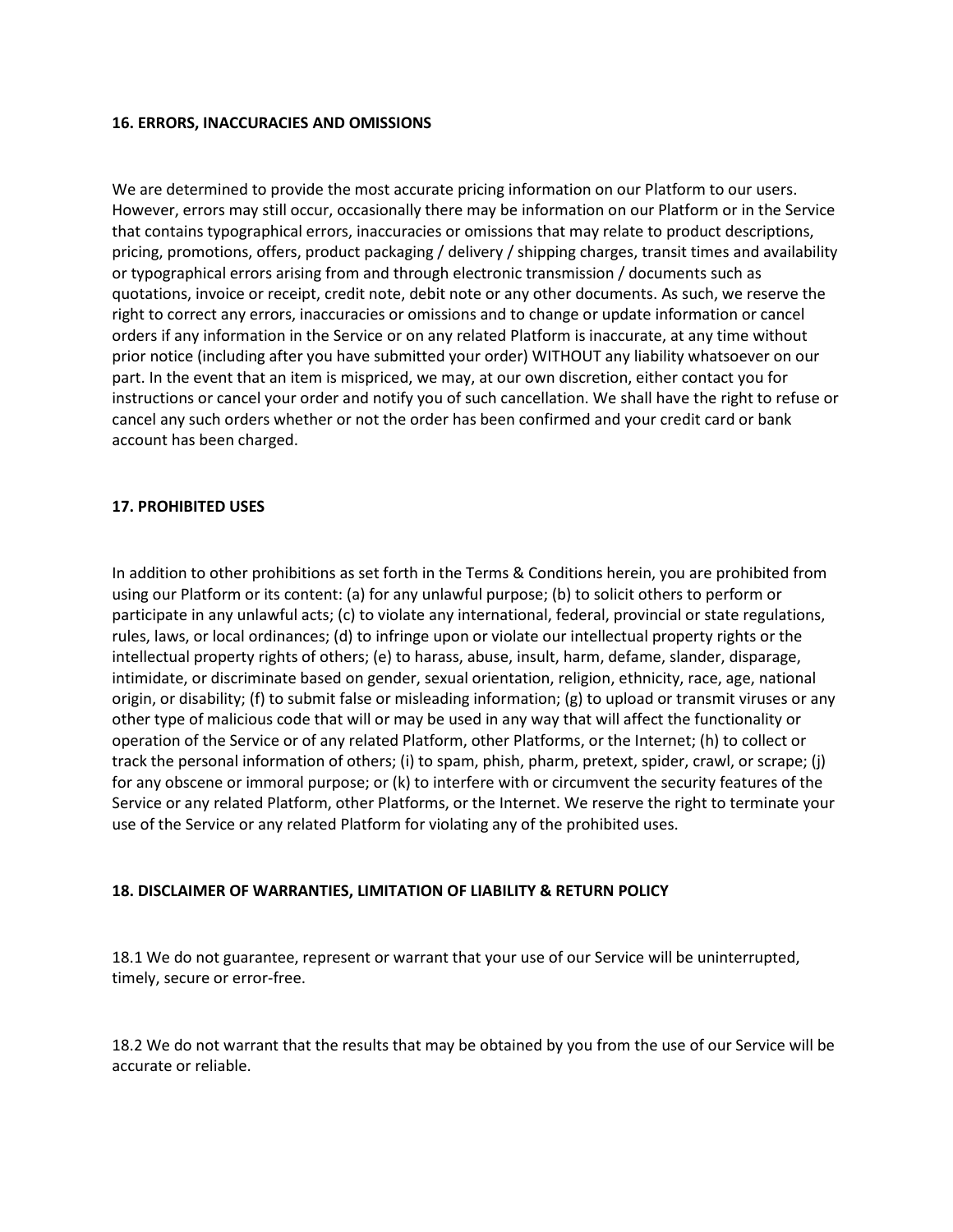18.3 You expressly agree that your use of or inability to use, the Service is at your sole risk. The Service and all Products, Goods and Services delivered to you through the Service are (except as expressly stated by us) provided 'as is' and 'as available' for your use, without any representation, warranties or conditions of any kind, either express or implied, including all implied warranties or conditions of sellerability, sellerable quality, fitness for a particular purpose, durability, title, and non-infringement.

18.4 In no case shall Meiziya, our directors, employees, affiliates, contractors, interns, suppliers, service providers or licensors be liable for any injury, loss, claim or any direct, indirect, incidental, punitive, special or consequential damages of any kind, including, without limitation loss of profits, loss of revenue, loss of savings, loss of data, replacement costs or any similar damages (including loss or damages suffered by the Buyer as a result of an action brought by a third party), whether based in contract, tort (including negligence), strict liability or otherwise, arising from your use of any of the Service or any Products / Goods procured using the Service, or for any other claim related in any way to your use of the Service or any Products / Goods, including, but not limited to, any errors or omissions in any content or any loss or damages of any kind incurred as a result of the use of the Service or any contents of the Products / Goods posted, transmitted or otherwise made available via the Service, even if advised of their possibility.

18.5 We hereby further warrant that:

No condition is made or to be implied nor is any warranty given or to be implied as to the life or wear of the Products supplied or that they will be suitable for any particular purpose or use under any specific conditions, notwithstanding that such purpose or conditions may be known or made known to us earlier.

Any description given of the Products is given by way of identification and for informational purpose only and the use of such description shall not constitute a sale by description.

Meiziya binds themselves only to deliver Products in accordance with the general description under which they were sold. Meiziya/we do not give any warranty as to the quality state condition or fitness of the Goods.

We shall be under no liability in respect of any defect arising from unsuitable or improper use, defective installation or commissioning by the Buyer or third parties, fair wear and tear, willful damage, negligence, abnormal working conditions, defective or negligent handling, improper maintenance, excessive load, unsuitable operating materials and replacement materials, poor work, unsuitable foundation, chemical, electro-technical / electronic or electric influences, failure to follow instructions (whether oral or in writing) misuse or alteration or repair of the Goods.

We shall be under no liability under the above warranty (or any other warranty condition or guarantee) if the total price for the Products has not been paid or fully settled.

We shall be under no liability whatsoever in respect of any defect in the Products arising after the expiry of the Warranty Period / Expiry Date for the Products.

18.6 For perishable goods or fast-moving consumer goods, goods sold are not returnable. Return / Refund or cancellations are not allowed for any perishable goods or fast-moving consumer goods.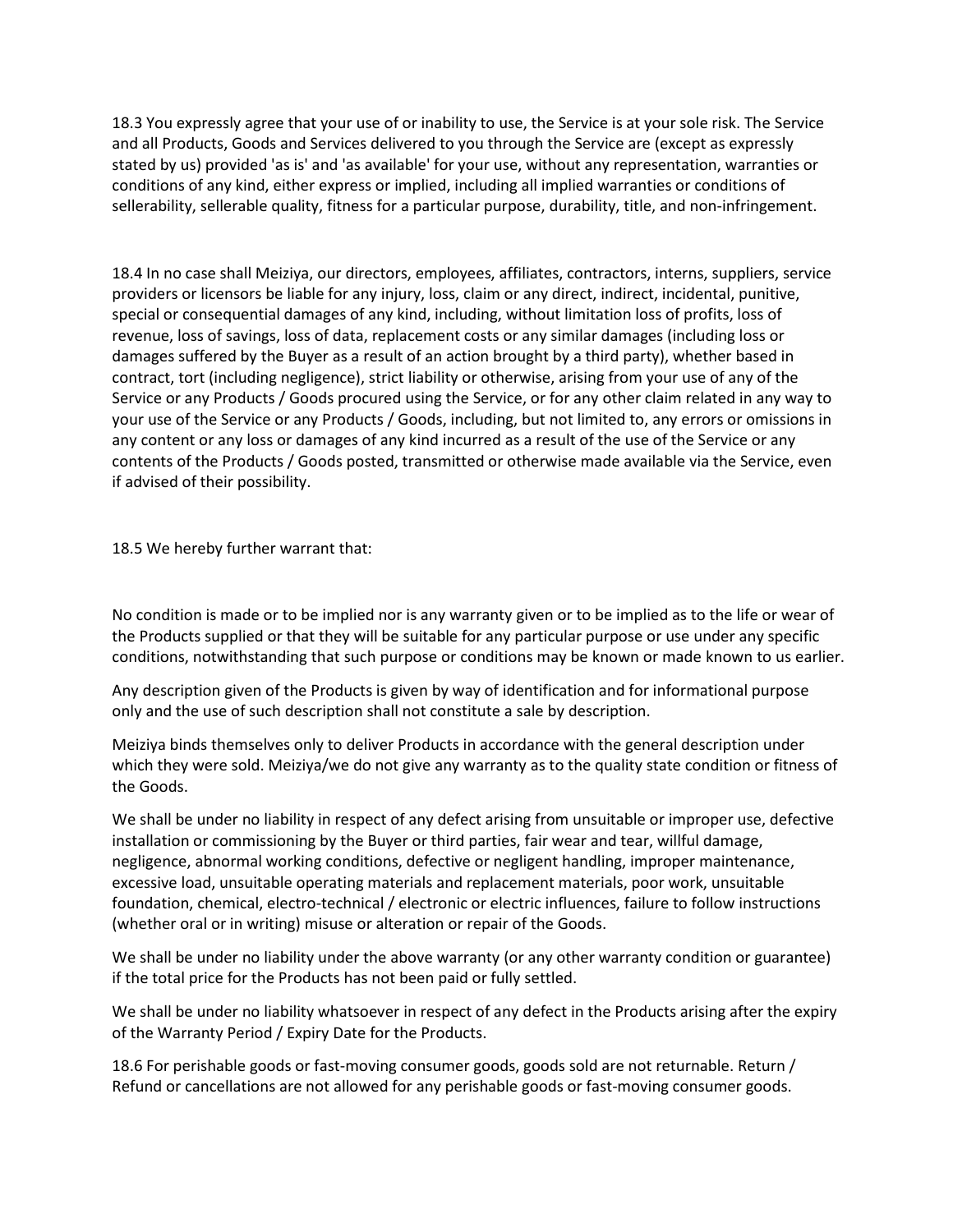18.7 For non-perishable goods, any claim by the Buyer which is based on any defect in the quality or condition of the Products or their failure to correspond with specification shall be notified to us within seven (7) days from the date of receipt of the Products. During use, the Products shall be monitored constantly with regard to safety and defects. If there are even slight reservations concerning the suitability for use or the slightest reservations concerning safety, the Products must not be used. We shall be given written notification immediately, specifying the reservations or the defect. However, in no event shall the Buyer be entitled to reject the Products on the basis of any defect or failure.

18.8 If the Buyer does not give due notification to us in accordance with the Clause 18.7 above, we shall have no liability for any defect or failure or for any consequences resulting therefrom.

18.9 When we have provided replacement Goods or given the Buyer a refund, the non-conforming Goods or parts thereof shall become the Meiziya / our property.

18.10 We shall be under no liability for reasons beyond our reasonable control. Our liability shall be limited to the maximum and fullest extent permitted by law. Under any circumstances, maximum and cumulative total liability (including any liability for acts and omissions of our employees, agents and subcontractors) in respect of any and all claims for defective performance, breach of contract, compensation, indemnity, tort, misrepresentation, negligence at law or equity and any other damages or losses which may arise in connection with its performance or non-performance, shall not exceed the total price for the Product(s).

# **19. CANCELLATION, REFUND AND REPLACEMENT**

19.1 Our terms and conditions in relation to cancellation, refund and replacement are set out in MBO Agreement which could be accessed [www.meiziya.com/selleragreement] and Seller Agreement which could be accessed [www.meiziya.com/selleragreement].

### **20. FORCE MAJEURE**

20.1 We shall not be liable to the Buyer or be deemed to be in breach of the terms and conditions herein by reason of any delay in performing or any failure to perform any of our obligations if the delay or failure was due to any cause beyond our reasonable control. Without prejudice to the generality of the foregoing the following shall be regarded as causes beyond our reasonable control:

Act of God, explosion, flood, tempest, fire or accident;

war or threat of war, sabotage, insurrection, civil disturbance or requisition;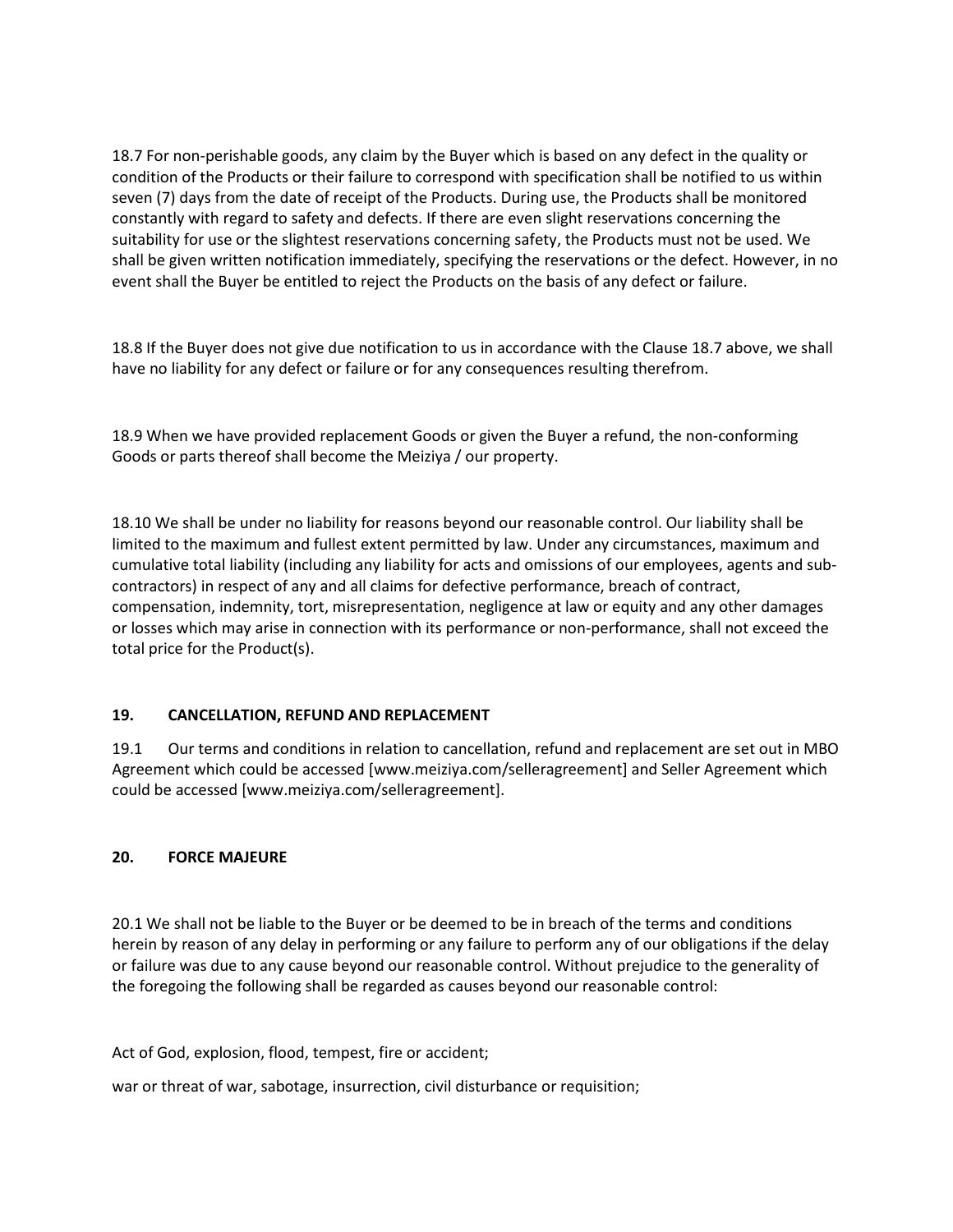acts of restrictions, regulations, bye-laws, prohibitions or measures of any kind on the part of any governmental parliamentary or local authority;

import or export regulations or embargoes;

interruption of traffic, strikes, lock-outs, other industrial actions or trade disputes (whether involving our employees or of a third party);

interruption of production or operation, difficulties in obtaining raw materials labour fuel parts or machinery;

power failure or breakdown in machinery.

20.2 Upon the happening of any one of the events set out in Clause 19.1 above, we may at our sole and absolute discretion or option:

fully or partially suspend delivery / performance while such event or circumstances continues;

cancel or terminate any orders so affected with immediate effect by written notice to the Buyer and we shall not be liable for any loss or damage suffered by the Buyer as a result thereof.

#### **21. Prohibited and Restricted Items**

Our terms and conditions in relation to prohibited and restricted items are set out in the Seller Agreement: Schedule 4: Prohibited Products which could be accessed [www.meiziya.com/selleragreement].

### **22. NOTICES**

22.1.1 Any notice shall be given in writing by personal delivery, prepaid registered post or electronic mail to the address and electronic mail address of the parties stated on the Platform.

22.1.2 Any notices shall be deemed to have been served:

(a) if delivered personally, when left at the addresses referred to in Clause 22.1.1;

(b) if posted within Malaysia to a Malaysian address, three (3) Business Days after posting and in any other case, seven (7) Business Days after posting; and

(c) if email transmission, when electronic confirmation of receipt is received by the sender.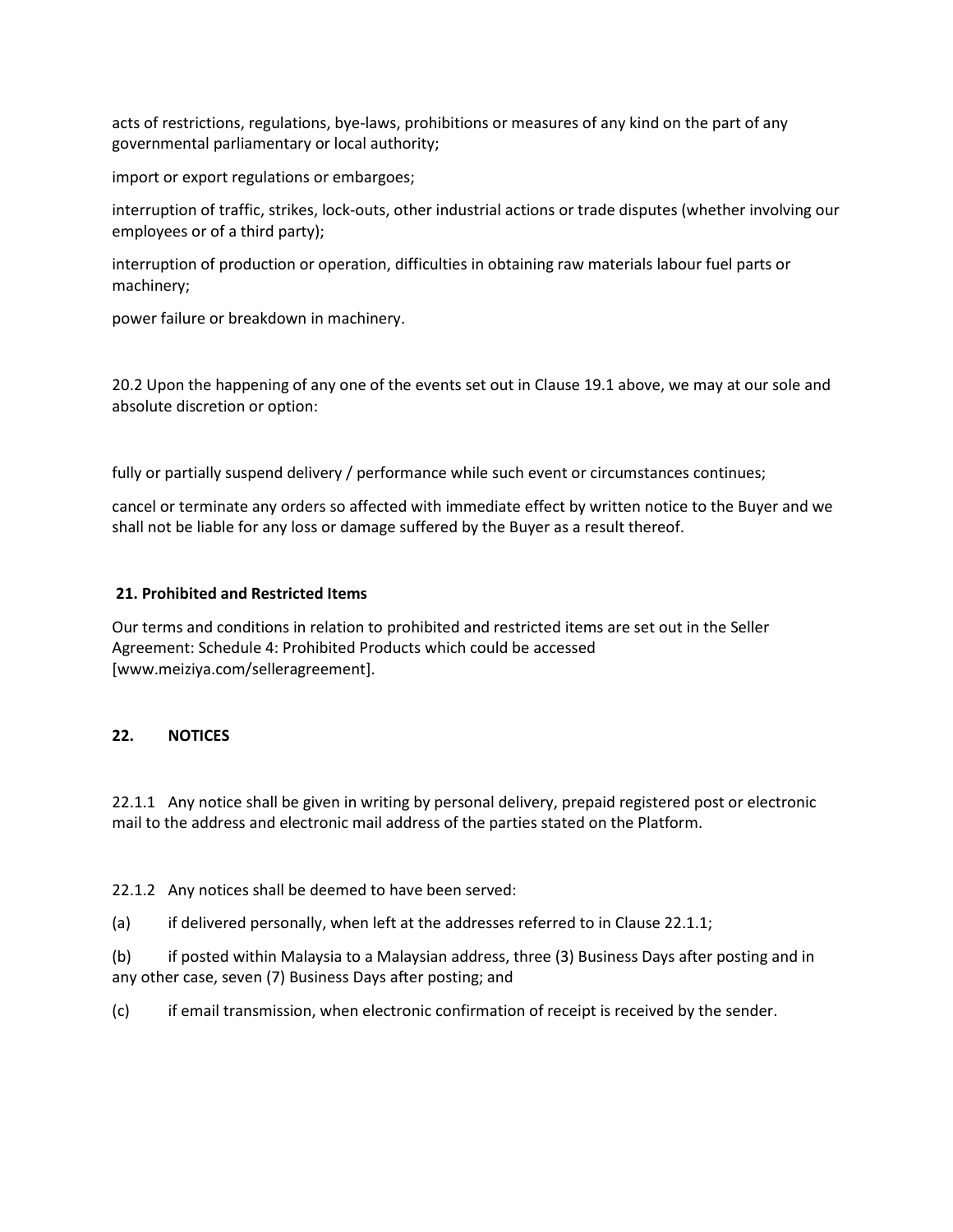22.1.3 In proving service of notices, it shall be sufficient to show that personal delivery was made or that the envelope containing such notice was properly addressed, and duly stamped and posted or that the electronic mail has been sent to the correct electronic mail address.

## **23. SEVERABILITY**

In the event that any provision of these Terms & Conditions is determined to be unlawful, void or unenforceable, such provision shall nonetheless be enforceable to the fullest extent permitted by applicable law and the unenforceable portion shall be deemed to be severed from these Terms & Conditions, such determination shall not affect the validity and enforceability of any other remaining provisions.

# **24. TERMINATION**

24.1 You may terminate these Terms & Conditions at any time by notifying us that you no longer wish to use our Service or when you cease using our Platform.

24.2 In addition to any other legal or equitable remedies, we may, without prior notice to you and without assigning any reasons thereto, immediately terminate the Terms & Conditions or revoke any or all of your rights granted under these Terms & Conditions, at our sole and absolute discretion. Upon any termination of this Agreement, you shall immediately cease all access to and use of our Platform and we shall, in addition to any other legal or equitable remedies, immediately revoke all password(s) and account identification issued to you and deny your access to and use of this Platform in whole or in part. You furthermore agree that our Platform shall not be liable to you or to any other person as a result of any such suspension or termination. If you are dissatisfied with our Platform or with any terms, conditions, rules, policies, guidelines, practices or the manner of operation of our Platform, your sole and exclusive remedy is to discontinue using our Platform.

24.3 The obligations and liabilities of the parties incurred prior to the termination date (including without limitation, payment obligations) shall survive the termination of these Terms & Conditions for all purposes.

# **25. CHANGES TO THE TERMS & CONDITIONS**

25.1 You can review the most current version of the Terms & Conditions at any time on our Platform.